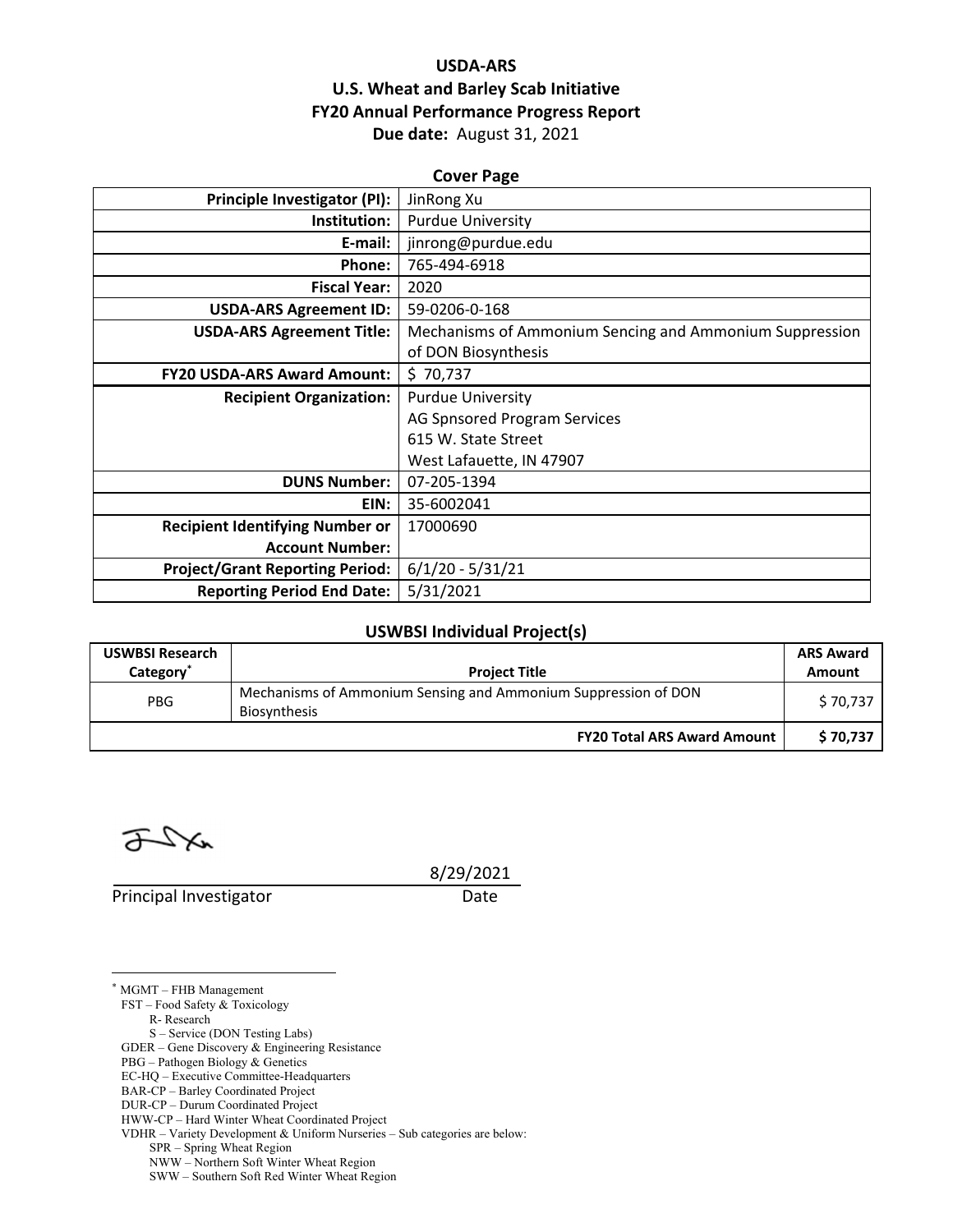FY20 Annual Performance Progress Report PI: Xu, JinRong USDA‐ARS Agreement #: 59‐0206‐0‐168 Reporting Period: 6/1/20 ‐ 5/31/21 **Project 1:** *Mechanisms of Ammonium Sensing and Ammonium Suppression of DON Biosynthesis*

#### **1. What are the major goals and objectives of the research project?**

The goal of this study is to understand how ammonium sensing leads to the suppression of DON production. Objective 1 aims to identify and characterize the amino acid sequences of Mep2‐CT responsible for ammonium suppression of DON production. The roles of Mep2 in regulating Are1 and genes responsible for the uptake and utilization of arginine or putrescine also will be determined. Objective 2 aims to characterize the interaction and functional relationship between Mep2 and Ras2 and the roles of cAMP‐PKA in ammonium repression. Objective 3 will determine the roles of Are1 in *TRI* gene expression and Mep2 functions.

**2. What was accomplished under these goals or objectives?** *(For each major goal/objective, address these three items below.)*

### **Objective 1**

### **a) What were the major activities?**

The Mep2 $CT3$ , Mep2 $N3$ , and Mep2 $CT3$  chimeric alleles in which the CT of Mep2 is replaced with different regions of Mep3 were generated and transformed into the  $mep2$  deletion mutant. Only the Mep2<sup>C3</sup> allele could compliment the defects of the *mep2* mutant in growth and DON production, indicating the importance of the first half of Mep2's C-terminal region. Therefore, amino acid residues that are conserved in Mep2 or Mep2 orthologs but differ between Mep2 in this region are likely responsible for functional specificity of Mep2 as an ammonium sensor.

We also conducted RNA‐seq analysis and qRT‐PCR assays and showed that some of the candidate genes involved in arginine or putrescine uptake and metabolism, including the *FgCAR1*, *FgDUR3*, and *FgAGP2* genes are regulated by Mep2 at 50 mM ammonium conditions. In addition, we characterized the defects of the *mep1 mep2* and *mep2 mep3* double mutants. Whereas the *mep1 mep2* double mutant had the same phenotype with the mep2 mutant, the *mep2 mep3* double mutant had more severe defects in germ tube growth than the *mep2* mutant at low ammonium concentration. Interestingly, whereas all the single mutants were normal in sexual reproduction, the *mep2 mep3* double mutant had a defect in ascospore discharge.

#### **b) What were the significant results?**

Our results showed that the first half of Mep2's cytoplasmic tail region plays a critical role in its specific function as an ammonium sensor. Sequence alignment showed that several amino acid residues that are well conserved in Mep2 or Mep2 orthologs but differ between Mep2 and Mep3 in this region are likely responsible the functional specificity. We also showed that MEP2 is involved in regulating the expression of candidate genes related to arginine or putrescine uptake and metabolism. Arginine and putrescine are known to induce DON production. Furthermore, we showed that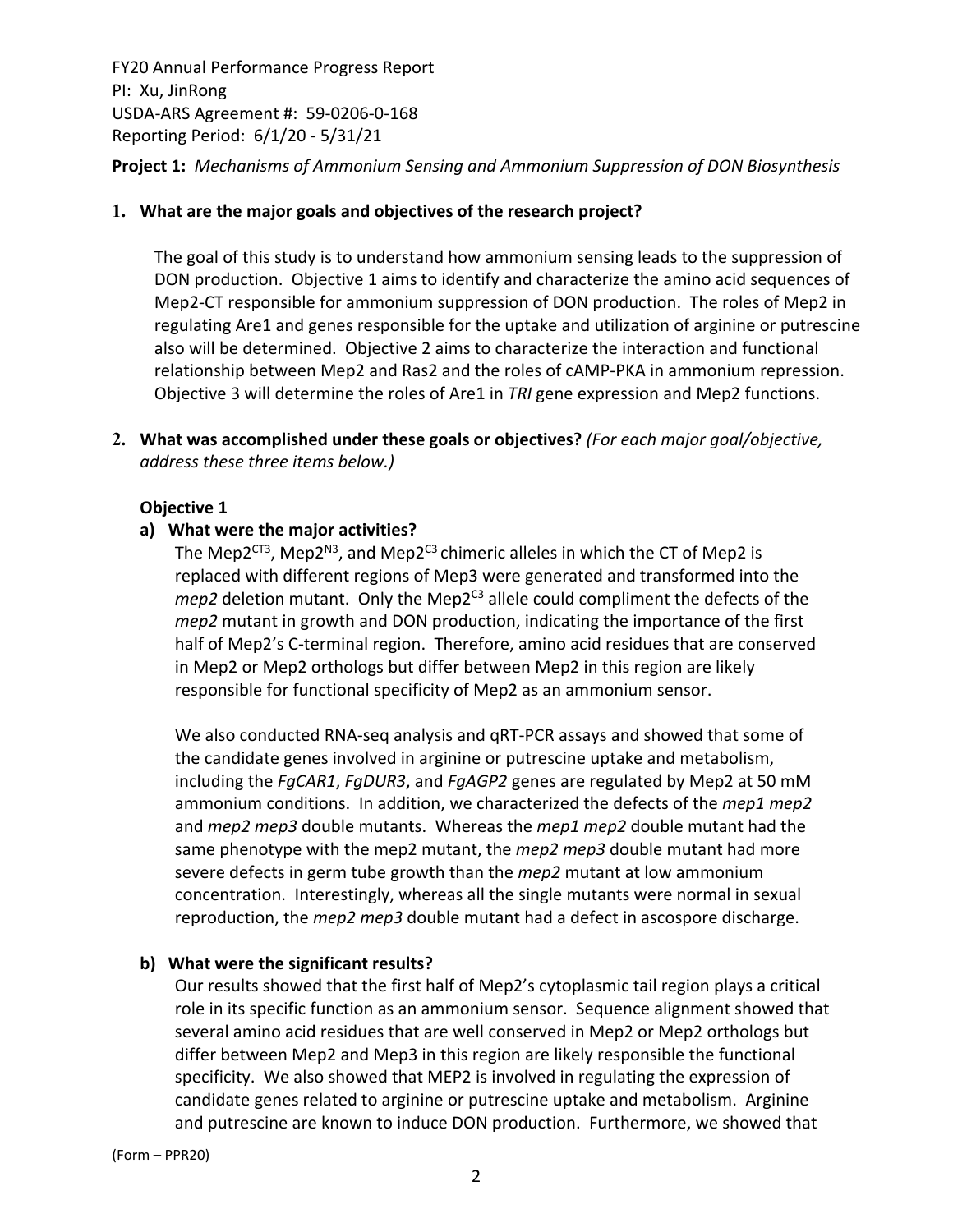> *MEP2* and *MEP3* had overlapping functions during germ tube growth and sexual reproduction.

#### **c) List key outcomes or other achievements.**

Identified the region and amino acid residues that are likely responsible the functional specificity of Mep2 as an ammonium sensor.

Determine the role of Mep2 in the regulation of candidate genes involved in the uptake or metabolism of arginine and putrescine, two plant compounds that are known to induce DON production.

Identified the overlapping functions between Mep2 and Mep3 during germ tube growth and ascospore discharge, two important steps in the infection cycle of *F. graminearum*.

#### **Objective 2**

#### **a) What were the major activities?**

The *RAS2*DA and *RAS2*DN alleles carrying dominant active and dominant negative mutations were generated and transformed into the *mep2* deletion mutant. Whereas expressing the *RAS2*DN allele had no effect, transformants expressing *RAS2*DA were partially rescued in the defects for the *mep2* deletion mutants in growth on low ammonium medium and ammonium suppression of DON biosynthesis. These data showed that Ras2 plays a critical role in intracellular signaling downstream from Mep2. However, our preliminary data suggested that the direct interaction between Ras2 and Mep2-CT could not be detected in yeast two-hybrid assays or BiFC assays. Currently, we are attempting to assay their interactions in vivo by co‐IP assays but their interactions may be too transient at the membrane or require other co‐factors for facilitation.

 We also assayed the expression levels of the *NIA1, NII1, TRI5,* and *TRI6* genes in the *mep2* mutant and showed that *MEP2* is involved in the regulation of their expression under high ammonium conditions. Furthermore, we assayed PKA activities and the expression and activation of Gpmk1 MAPK in the *mep2* and *mep2 mep3* mutant.

#### **b) What were the significant results?**

Our data showed that Ras2 plays a critical role in intracellular signaling downstream from the putative ammonium sensor Mep2 for regulating DON production. Our results also showed that *MEP2* is required for ammonium suppression of genes involved in nitrate or nitrite utilization and DON biosynthesis. Because Ras proteins are known to function upstream from the cAMP‐PKA and MAPK signal transduction pathways, our results also indicate that Ras2 likely functions downstream from Mep2 to activate these two pathways in response to nitrogen starvation signals in *F. graminearum*.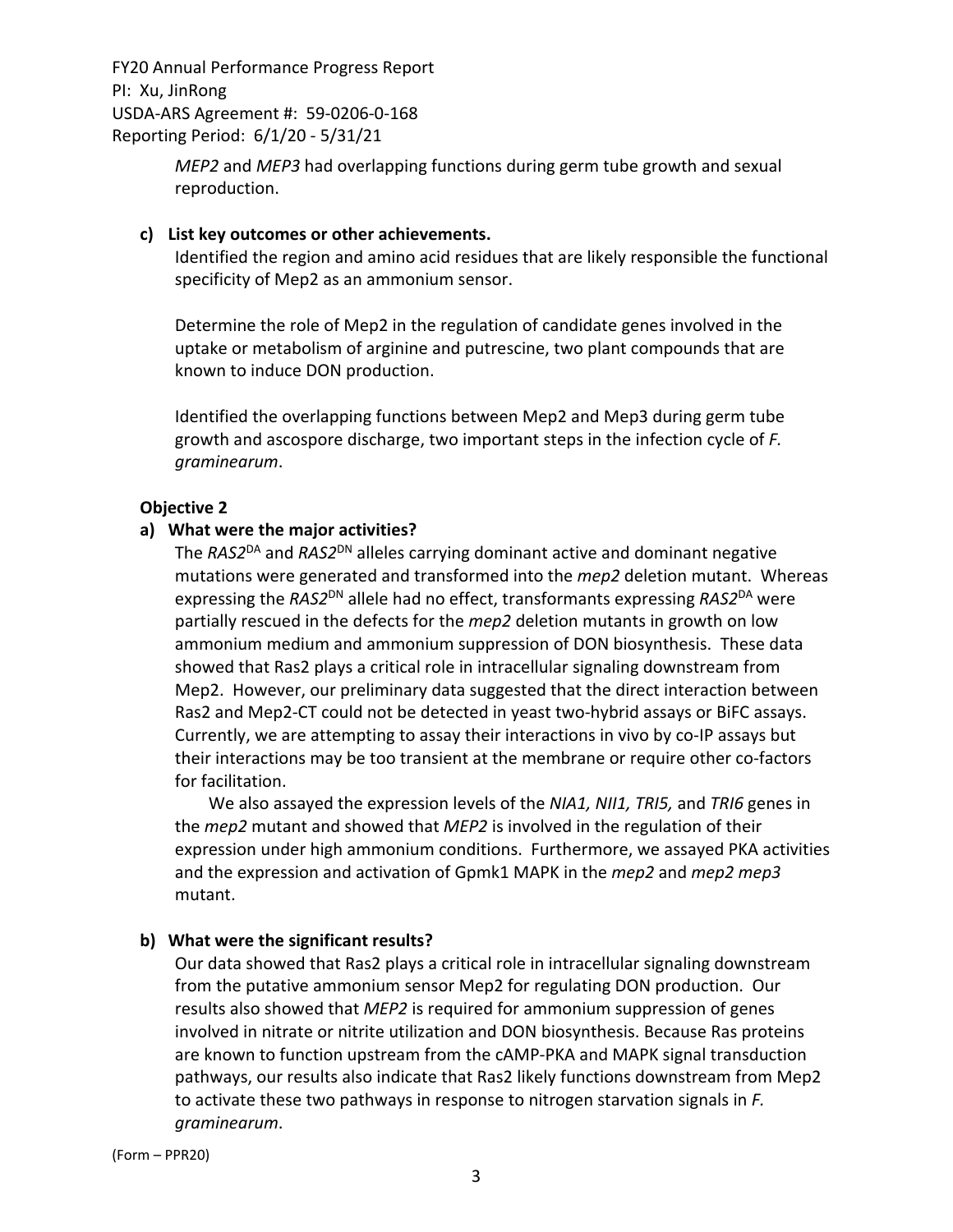#### **c) List key outcomes or other achievements.**

Demonstrated the role of Ras2 in intracellular signaling downstream from Mep2 ammonium sensor for regulating DON production.

Showed the importance of Mep2 in ammonium suppression of genes involved in nitrate or nitrite utilization and DON biosynthesis.

Preliminarily characterized the signaling relationship between Ras2 and cAMP‐PKA or MAPK pathways downstream from Mep2 ammonium sensor.

### **Objective 3**

## **a) What were the major activities?**

We had no success in obtaining Are1-Flag or Are1-S-tag transformants that expressed abundant Are1 proteins for western blot detection, likely due to its low abundance and protein instability. Therefore, it is not possible to conduct ChIP‐seq or phosphoproteomics with these transformants.

Nevertheless, both TRI6 and TRI5 have multiple putative AreA binding (HGATAR) sites. The function of predicted AreA‐binding sites (HGATAR) in the promoter regions of *TRI5* and *TRI6* will be investigated by site‐directed mutagenesis. Are1 also has several predicted PKA and MAPK phosphorylation sites that can be characterized by alanine scan mutations.

## **b) What were the significant results?**

As we stated in the proposal, objective 1 and objective 2 are the main objectives to characterize the roles of Mep2 as an ammonium sensor and its functional relationship with Ras2 signaling and its downstream PKA/MAP pathways. For objective 3, due its low expression level or instability, we found that it is impossible to conduct ChIP‐seq and phosphoproteomics assays with Are1.

## **c) List key outcomes or other achievements.**

Due its low expression level or instability, we found that it is impossible to conduct ChIP‐seq and phosphoproteomics assays with Are1. Therefore, it may be more effective to use the candidate approach to characterize predicted or putative Are1‐ binding sites and PKA or MAPK phosphorylation sites.

# **3. Was this research impacted by the COVID‐19 pandemic (i.e. university shutdowns and/or restrictions, reduced or lack of support personnel, etc.)? If yes, please explain how this research was impacted or is continuing to be impacted.**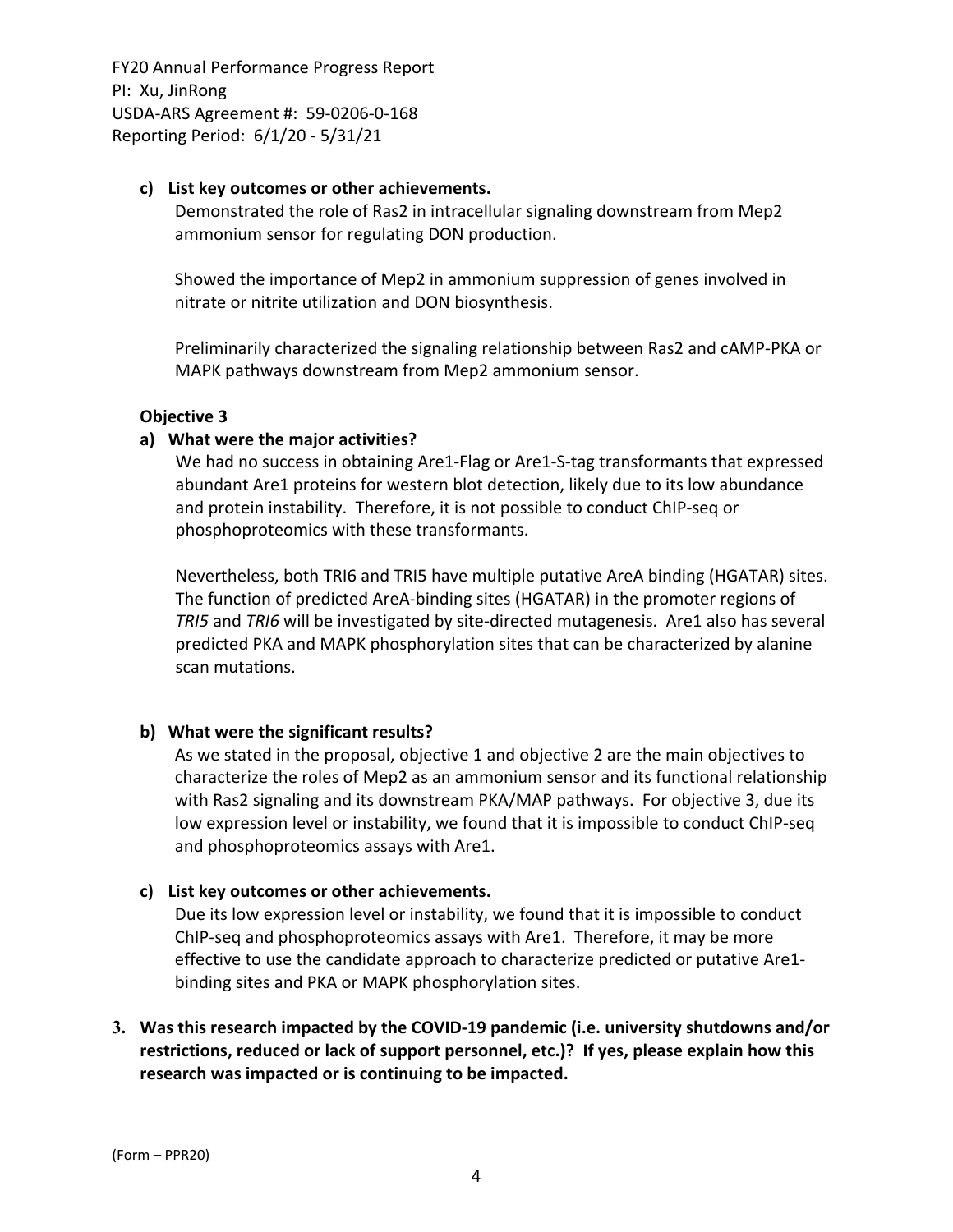> Purdue had a restriction on lab assess that was not lifted until in the summer of 2021. Graduate students working on this project could not work on some of the experiments timely due to the campus de‐densification and lab restrictions. All these restrictions have now been lifted. (However, it takes some time to regain the research momentum and intensity in the lab)

## **4. What opportunities for training and professional development has the project provided?**

One MS student, two PhD students, and a visiting scholar involved in various aspects of this project were trained in various molecular techniques, including western blot analysis, site‐directed mutagenesis, and RNA‐seq data analysis. They also were trained to present their data with PPT presentation in virtual lab meetings.

#### **5. How have the results been disseminated to communities of interest?**

Results from our studies with the wheat scab fungus have been published in referred scientific journals and presented at professional meetings (two on‐line meetings in 2020)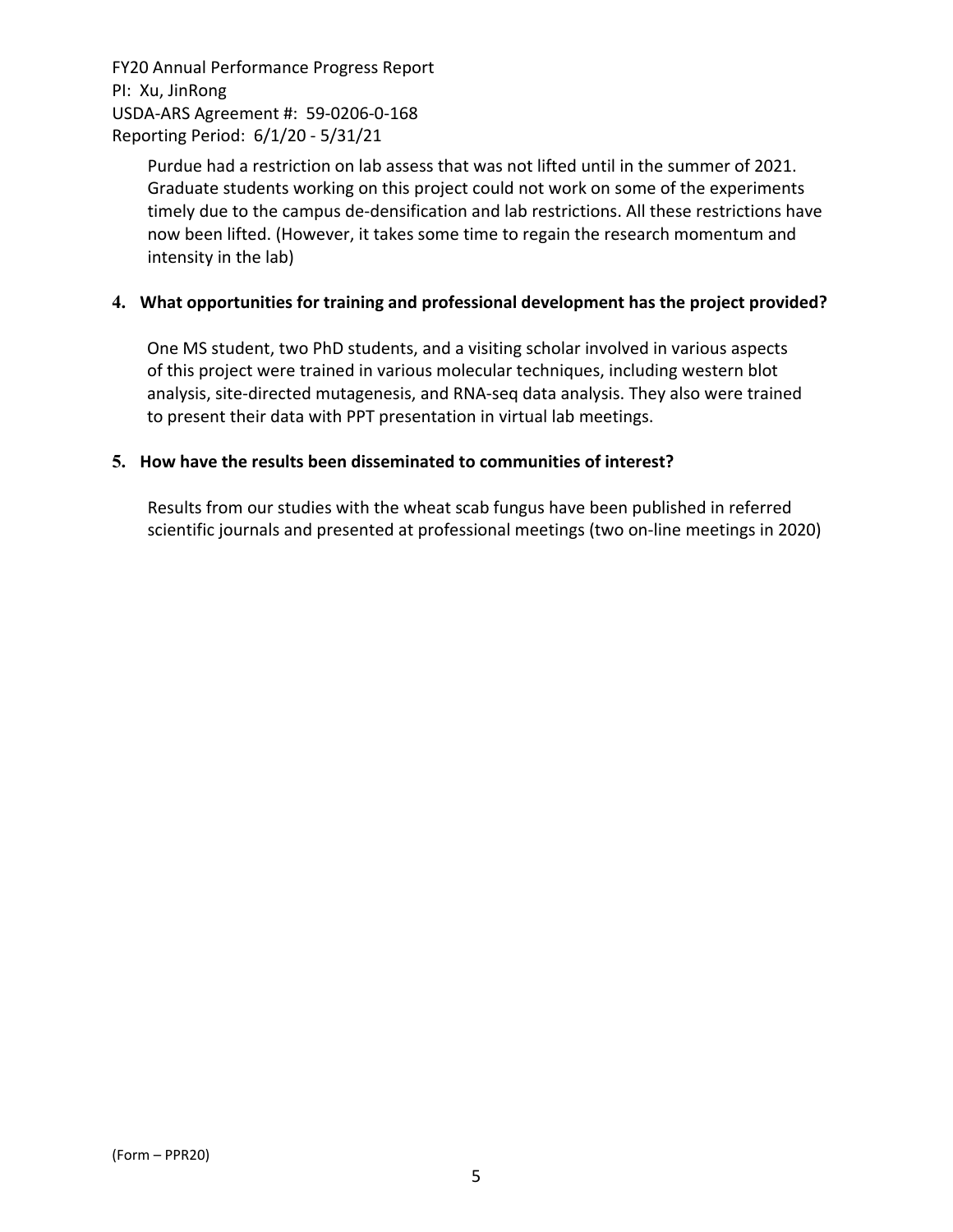# **Training of Next Generation Scientists**

**Instructions:** Please answer the following questions as it pertains to the FY20 award period (6/1/20 ‐ 5/31/21). The term "support" below includes any level of benefit to the student, ranging from full stipend plus tuition to the situation where the student's stipend was paid from other funds, but who learned how to rate scab in a misted nursery paid for by the USWBSI, and anything in between.

**1. Did any graduate students in your research program supported by funding from your USWBSI grant earn their MS degree during the FY19 award period?**

| $\square$ Yes | ⊠No | $\Box$ Not Applicable                                                                 |
|---------------|-----|---------------------------------------------------------------------------------------|
|               |     | If yes, how many? Penelope Vu, a MS students involved in this project will defend her |
|               |     | thesis in the fall semester in 2021.                                                  |

- **2. Did any graduate students in your research program supported by funding from your USWBSI grant earn their Ph.D. degree during the FY19 award period?** ☐Yes ☒No ☐ Not Applicable **If yes, how many?** Zhuyuna Bian, a PhD student, will defend her thesis in this fall semester.
- **3. Have any post docs who worked for you during the FY19 award period and were supported by funding from your USWBSI grant taken faculty positions with universities?**  $\square$ Yes  $\square$ No  $\square$  Not Applicable **If yes, how many?** Click to enter number here.
- **4. Have any post docs who worked for you during the FY19 award period and were supported by funding from your USWBSI grant gone on to take positions with private ag‐ related companies or federal agencies?**

| $\Box$ Yes | $\square$ No | $\boxtimes$ Not Applicable                    |
|------------|--------------|-----------------------------------------------|
|            |              | If yes, how many? Click to enter number here. |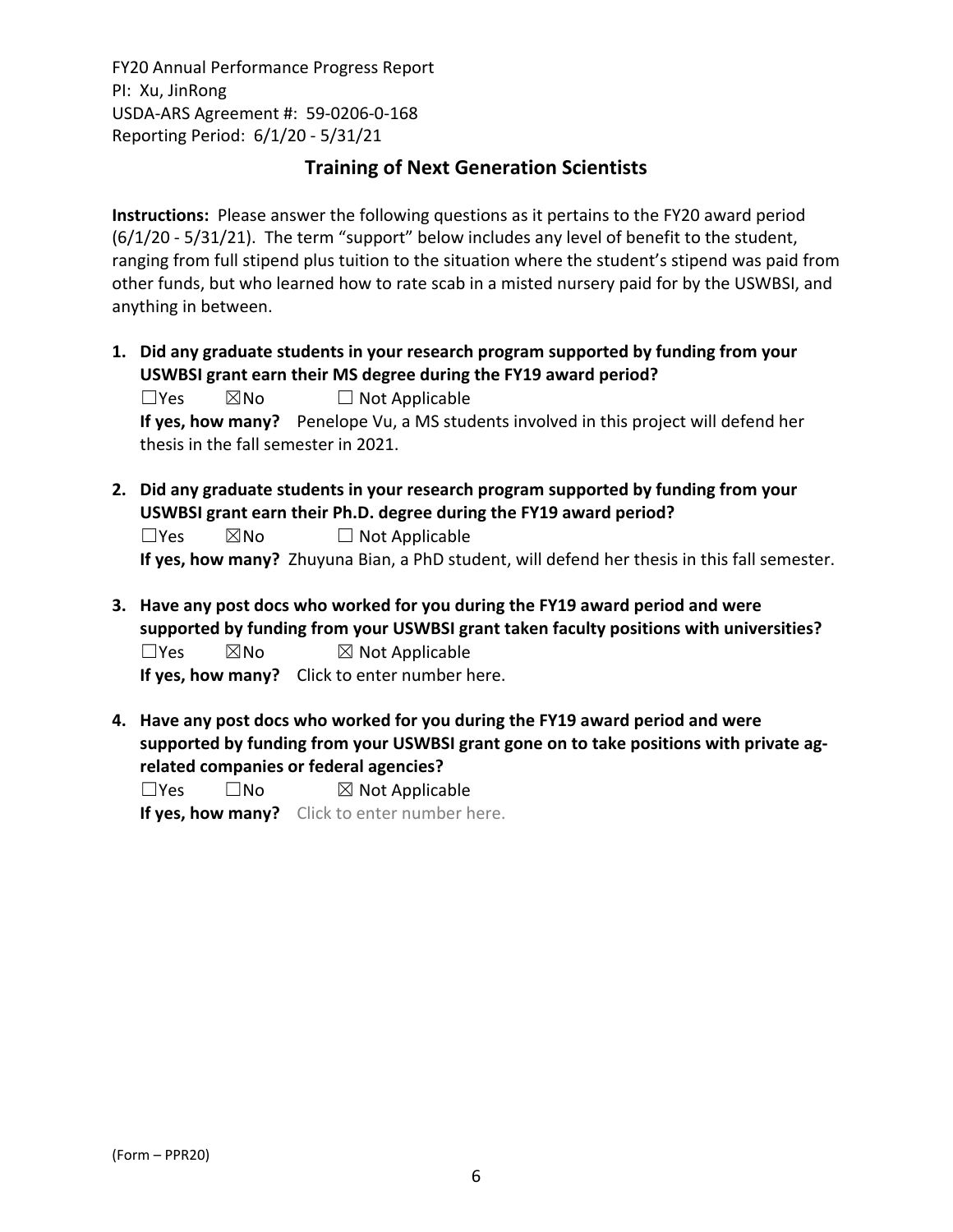# **Release of Germplasm/Cultivars**

**Instructions:** In the table below, list all germplasm and/or cultivars released with full or partial support through the USWBSI during the FY20 award period (6/1/20 ‐ 5/31/21). All columns must be completed for each listed germplasm/cultivar. Use the key below the table for Grain Class abbreviations. 

| <b>Name of Germplasm/Cultivar</b> | <b>Grain Class</b>    | <b>FHB Resistance</b>                                  | <b>FHB</b><br>Rating<br>$(0-9)$ | Year<br><b>Released</b> |
|-----------------------------------|-----------------------|--------------------------------------------------------|---------------------------------|-------------------------|
| Click here to enter text.         | Select Grain<br>Class | Select what represents<br>your most resistant<br>check | Enter as<br>text 0-9<br>rating  | Select Year             |
| Click here to enter text.         | Select Grain<br>Class | Select what represents<br>your most resistant<br>check | Enter as<br>text 0-9<br>rating  | Select Year             |
| Click here to enter text.         | Select Grain<br>Class | Select what represents<br>your most resistant<br>check | Enter as<br>text 0-9<br>rating  | Select Year             |
| Click here to enter text.         | Select Grain<br>Class | Select what represents<br>your most resistant<br>check | Enter as<br>text 0-9<br>rating  | Select Year             |
| Click here to enter text.         | Select Grain<br>Class | Select what represents<br>your most resistant<br>check | Enter as<br>text 0-9<br>rating  | Select Year             |
| Click here to enter text.         | Select Grain<br>Class | Select what represents<br>your most resistant<br>check | Enter as<br>text 0-9<br>rating  | Select Year             |
| Click here to enter text.         | Select Grain<br>Class | Select what represents<br>your most resistant<br>check | Enter as<br>text 0-9<br>rating  | Select Year             |
| Click here to enter text.         | Select Grain<br>Class | Select what represents<br>your most resistant<br>check | Enter as<br>text 0-9<br>rating  | Select Year             |
| Click here to enter text.         | Select Grain<br>Class | Select what represents<br>your most resistant<br>check | Enter as<br>text 0-9<br>rating  | Select Year             |
| Click here to enter text.         | Select Grain<br>Class | Select what represents<br>your most resistant<br>check | Enter as<br>text 0-9<br>rating  | Select Year             |
| Click here to enter text.         | Select Grain<br>Class | Select what represents<br>your most resistant<br>check | Enter as<br>text 0-9<br>rating  | Select Year             |
| Click here to enter text.         | Select Grain<br>Class | Select what represents<br>your most resistant<br>check | Enter as<br>text 0-9<br>rating  | Select Year             |
| Click here to enter text.         | Select Grain<br>Class | Select what represents<br>your most resistant<br>check | Enter as<br>text 0-9<br>rating  | Select Year             |
| Click here to enter text.         | Select Grain<br>Class | Select what represents<br>your most resistant<br>check | Enter as<br>text 0-9<br>rating  | Select Year             |

NOTE: Leave blank if you have nothing to report or if your grant did NOT include any VDHR-related projects.

**NOTE:** List the associated release notice or publication under the appropriate sub-section in the 'Publications' section of the FPR.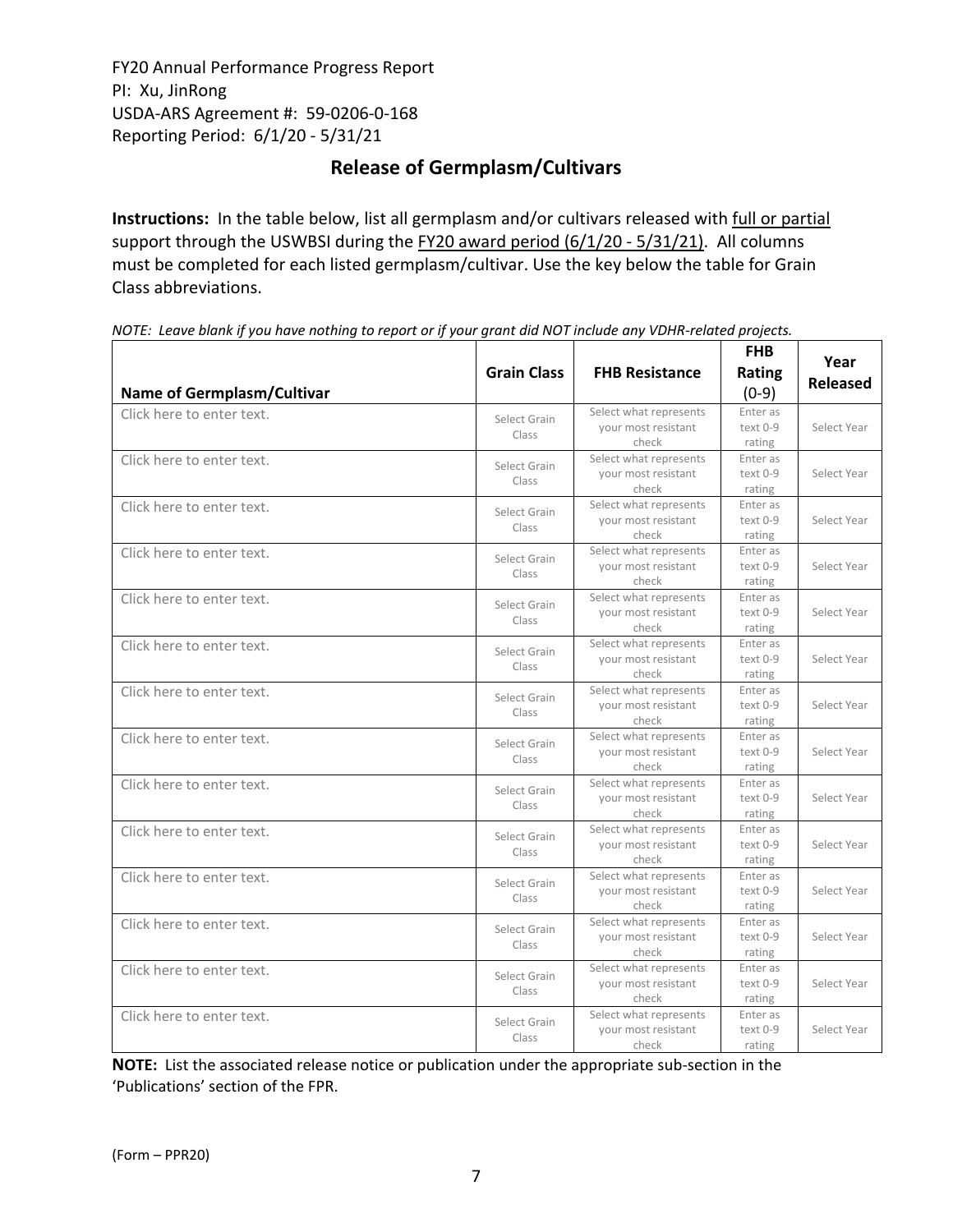# **Publications, Conference Papers, and Presentations**

**Instructions:** Refer to the PR\_Instructions for detailed more instructions for listing publications/presentations about your work that resulted from all of the projects included in the FY20 grant award. Only citations for publications published (submitted or accepted) or presentations presented during the **award period (6/1/20 ‐ 5/31/21**) should be included. If you did not publish/submit or present anything, state 'Nothing to Report' directly above the Journal publications section.

NOTE: Directly below each citation, you **must** indicate the Status (i.e. published, submitted, etc.) and whether acknowledgement of Federal support was indicated in the publication/ presentation. See example below for a poster presentation with an abstract:

Z.J. Winn, R. Acharya, J. Lyerly, G. Brown‐Guedira, C. Cowger, C. Griffey, J. Fitzgerald, R.E. Mason and J.P. Murphy. 2020. "Mapping of Fusarium Head Blight Resistance in NC13‐20076 Soft Red Winter Wheat." In: S. Canty, A. Hoffstetter, and R. Dill‐Macky (Eds.), *Proceedings of the 2020 National Fusarium Head Blight Forum (*p. 12.), Virtual; December 7‐11. Online: https://scabusa.org/pdfs/NFHBF20\_Proceedings.pdf. Status: Abstract Published and Poster Presented Acknowledgement of Federal Support: YES (Abstract and Poster)

## **Journal publications.**

Jiang, H., Xia, A., Ye, M., Ren, J., Liu, H., Wang, Q., Wu, C., Lu, P., Xu, J. ‐R.\*, and Jiang, C\*. 2020. Opposing functions of Fng1 and the Rpd3 HDAC complex in H4 acetylation in *Fusarium graminearum.* PLoS Genetics. 16 (11): e1009185. (\* co‐corresponding author) Status: Published Acknowledgement of Federal Support: No

Yin, J., Hao, C., Wang, W., Wang, G. H., Xiang, P., Xu, J. ‐R**.,** and Zhang, X. 2020. FgPal1 regulates morphogenesis and pathogenesis in *Fusarium graminearum*. Environmental Microbiology. 22(12), 5373–5386.

Status: Published Acknowledgement of Federal Support: YES

Zhang, Y.M., Dai, Y.F., Huang, Y., Lu, P., Xu, H.F., **Xu, J. ‐R**., and Liu, H. Q. 2020. The SR‐protein FgSrp2 regulates vegetative growth, sexual reproduction and pre-mRNA processing by interacting with FgSrp1 *in Fusarium graminearum*. Current Genetics. 66 (3):607‐619. Status: Published Acknowledgement of Federal Support: No

Wang, H., Li, C. L., Tian, N., Zhang, J., **Xu, J. ‐R.**, and Wang, C. F. 2019. Stage‐specific functional relationships between Tub1 and Tub2 beta‐tubulins in the wheat scab fungus *Fusarium*